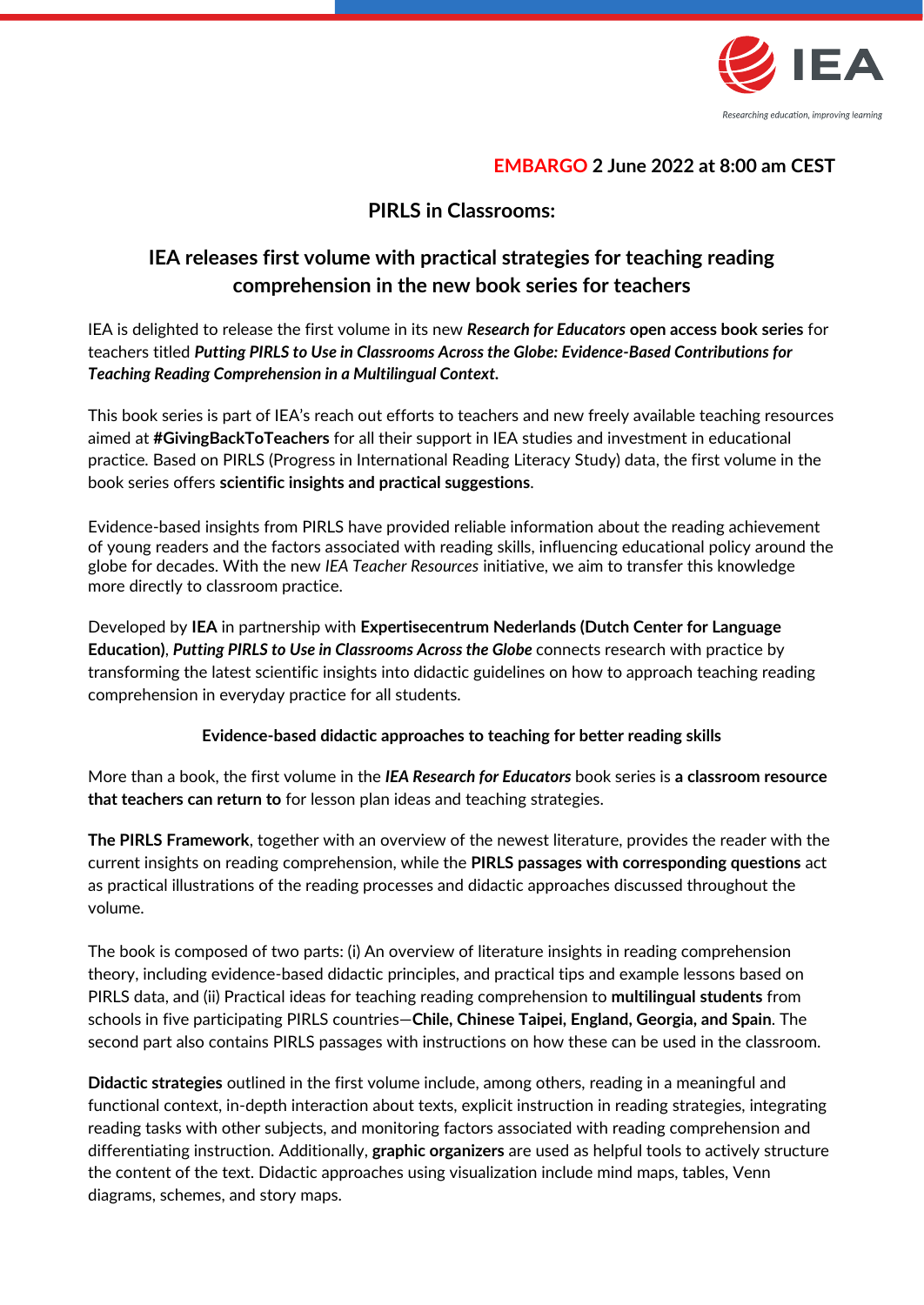

*Good practices from England: An Example of Modeling a Strategy for Reading Comprehension*

The release of the first volume in the *Research for Educators* book series is accompanied by a unique open access resource pack for teachers available in the dedicated section for teachers [on IEA's website](https://www.iea.nl/publications/iea-teachers-snippets/introducing-iea-resources-teachers). These resources include **Chapter Five (Extended)**—a description of good practices from seven schools in five participating PIRLS countries; **IEA Teacher Snippets** XL—a short and digestible format based on the first volume to support the use of theory with PIRLS data insights and passages; and freely available **PIRLS passages with corresponding questions and other resources** for teachers' use in the classroom.



*Extract from a PIRLS passage: "Giant Tooth Mystery" by Kate McMullan*

**Nicole Swart, researcher in reading comprehension at Expertisecentrum Nederlands and a co-author of**  *Putting PIRLS to Use in Classrooms Across the Globe***, said:**

"With this book, we hope to inspire teachers to reflect on their current reading comprehension lessons and further base their lessons on evidence-based insights, so that they can prepare their students to become the best possible readers with an enthusiasm for reading."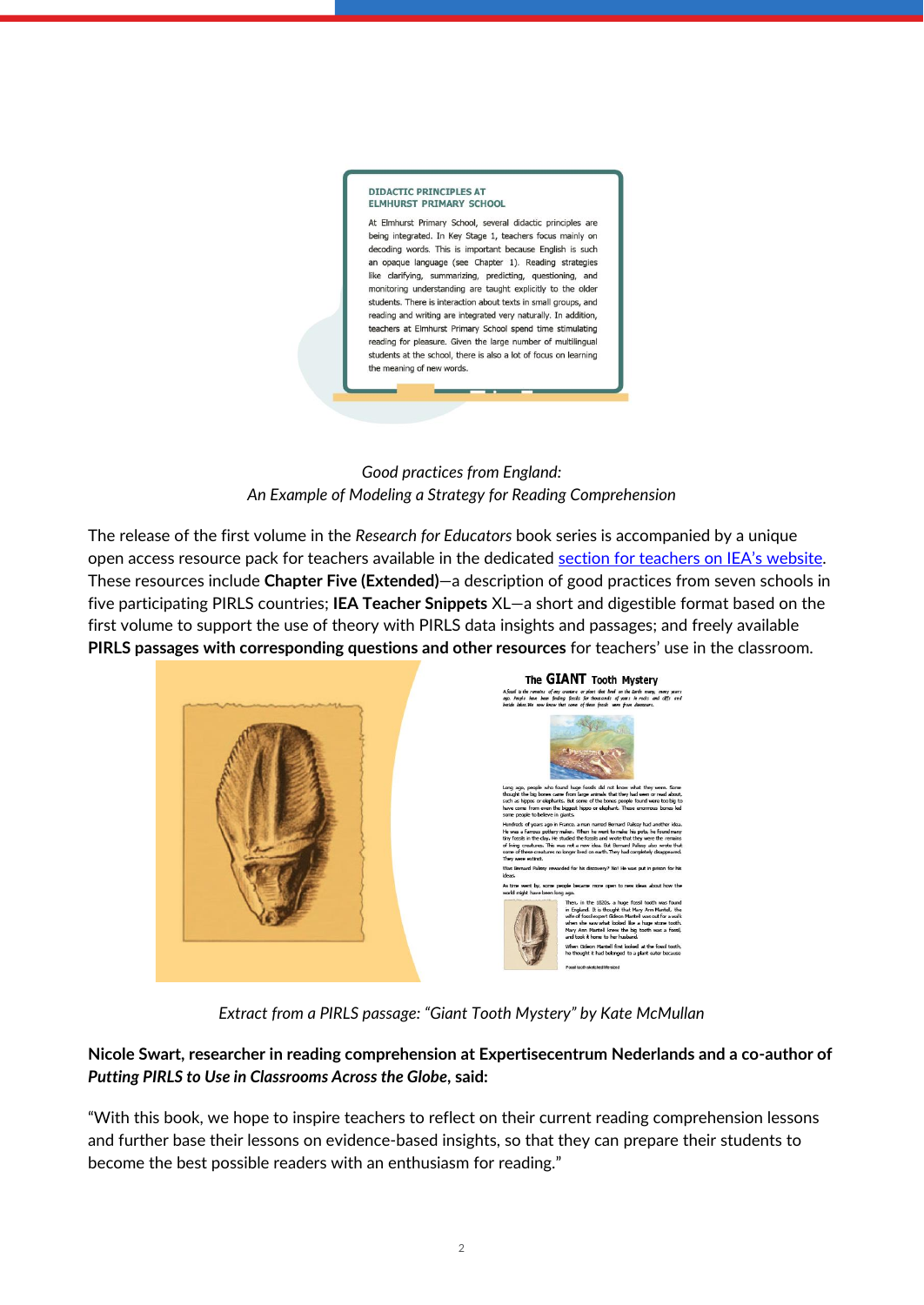**Commenting on the aims of** *IEA Research for Educators* **and the collaborative efforts behind the first volume, series editors Andrea Netten, Director of IEA Amsterdam, and Paulína Koršňáková, Senior Research and Liaison Adviser at IEA, said**:

"The aim of the new *IEA Research for Educators* book series is to **connect the growing body of knowledge based on IEA studies**, as well as other research findings, with school and classroom realities. It has been an exciting effort to translate IEA study data into evidence-based resource materials for teachers with the goal of **fostering engagement and conversation between researchers and educators.**

The first volume makes use of the wealth of PIRLS materials to assist teachers in teaching reading comprehension and **marks the first time that IEA has adapted insights and passages from PIRLS** into freely available, practical, and adaptable material for teachers to use in the classroom. We are extremely grateful to the team of authors from **Expertisecentrum Nederlands, an institution that has been the national study center for PIRLS in the Netherlands since its first cycle in 2001**, for their dedication to the development of the first volume in this new series and new IEA format."

With an overview of the theories from research on reading comprehension, insights into teaching reading comprehension in multilingual classrooms, and practical teaching tips based on robust and reliable PIRLS data, *Putting PIRLS to Use in Classrooms Across the Globe* can serve as an inspiration to teachers around the world.

#### **END**

For more information about this release or to arrange interviews, please contact:

**Inasa Bibić** Media and Outreach Officer



Researching education, improving learning

International Association for the Evaluation of Educational Achievement

Email[: i.bibic@iea.nl](mailto:i.bibic@iea.nl) | Tel. +31 6 23 366 076 | **[www.iea.nl](http://www.iea.nl/)** IEA Amsterdam | Keizersgracht 311 | 1016 EE Amsterdam | The Netherlands



#### **Notes to Editors:**

Please use **#GivingBackToTeachers** and **#IEAResearchforEducators** on social media.

For an overview of all IEA teacher resources, **[please visit our website here](https://www.iea.nl/publications/iea-teachers-snippets/introducing-iea-resources-teachers)**.

#### **New** *IEA Research for Educators* **book series translates scientific data into teaching strategies**

The wealth of IEA research data collected through ILSAs (international large-scale assessments) has always served as an excellent resource for education researchers and policymakers. Published in